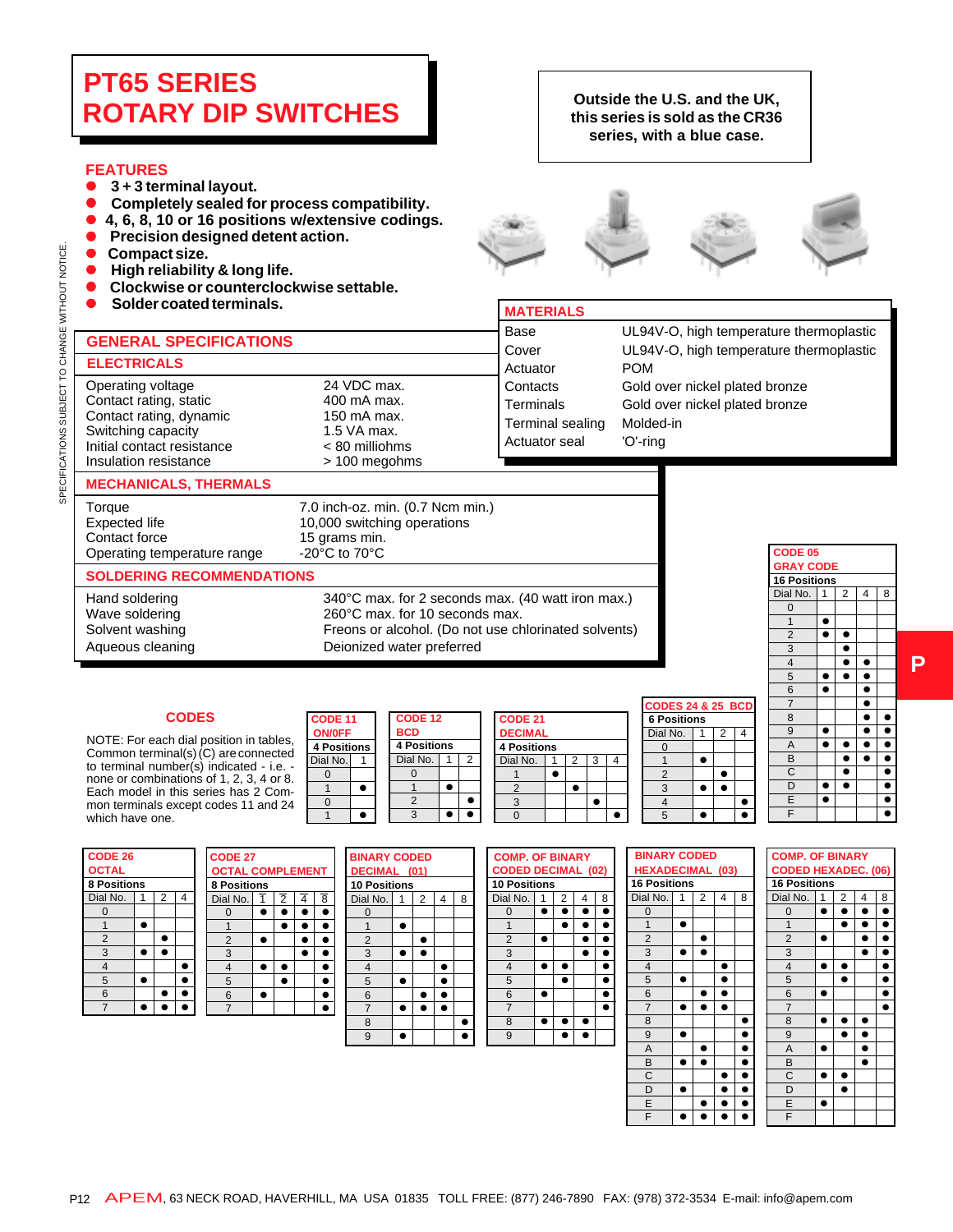

| <b>PT65 SERIES</b>                                                                                      |                                          | Arrow shaped slot<br><b>Actuator Models</b>                                                                     |                  | <b>Complete Model No. by Terminal Style</b>                                            |                    |                                             |             |
|---------------------------------------------------------------------------------------------------------|------------------------------------------|-----------------------------------------------------------------------------------------------------------------|------------------|----------------------------------------------------------------------------------------|--------------------|---------------------------------------------|-------------|
|                                                                                                         |                                          |                                                                                                                 |                  |                                                                                        | <b>Right Angle</b> |                                             |             |
|                                                                                                         |                                          |                                                                                                                 |                  | Straight                                                                               | Pitch              |                                             |             |
|                                                                                                         |                                          | Code (see truth tables)                                                                                         | <b>Positions</b> |                                                                                        | $.100$ " (2,54)    | .200''(5,08)                                |             |
|                                                                                                         | <b>Binary Coded Decimal</b>              |                                                                                                                 | 10               | PT65101                                                                                | PT65101L254        | PT65101L508                                 |             |
|                                                                                                         |                                          | Comp. of Binary Coded Dec.                                                                                      | 10               | PT65102                                                                                | PT65102L254        | PT65102L508                                 |             |
|                                                                                                         |                                          | <b>Binary Coded Hexadecimal</b>                                                                                 | 16               | PT65103                                                                                | PT65103L254        | PT65103L508                                 |             |
| .126<br>(3.20)                                                                                          |                                          | Comp. of Binary Coded Hex.                                                                                      | 16               | PT65106                                                                                | PT65106L254        | PT65106L508                                 |             |
|                                                                                                         |                                          | Code 12, Binary Coded Dec.                                                                                      | 4                | PT65112                                                                                | PT65112L254        | PT65112L508                                 |             |
| .157                                                                                                    | Code 21, Decimal                         |                                                                                                                 | 4                | PT65121                                                                                | PT65121L254        | PT65121L508                                 |             |
| (4.00)<br>.039<br>(1.00)                                                                                |                                          | Code 25, Binary Coded Dec.                                                                                      | 6                | PT65125                                                                                | PT65125L254        | PT65125L508                                 |             |
|                                                                                                         | Code 26, Octal                           |                                                                                                                 | 8                | PT65126                                                                                | PT65126L254        | PT65126L508                                 |             |
| .098                                                                                                    |                                          | Code 27, Octal complement                                                                                       | 8                | PT65127                                                                                | PT65127L254        | PT65127L508                                 |             |
|                                                                                                         | <b>Spindle</b><br><b>Actuator Models</b> |                                                                                                                 |                  | <b>Complete Model No. by Terminal Style</b><br><b>Right Angle</b><br>Pitch<br>Straight |                    |                                             |             |
|                                                                                                         |                                          | Code (see truth tables)                                                                                         | <b>Positions</b> |                                                                                        | .100" (2,54)       | .200''(5,08)                                |             |
|                                                                                                         |                                          | <b>Binary Coded Decimal</b>                                                                                     | 10               | PT65301                                                                                | PT65301L254        | PT65301L508                                 |             |
|                                                                                                         |                                          | Comp. of Binary Coded Dec.                                                                                      | 10               | PT65302                                                                                | PT65302L254        | PT65302L508                                 |             |
| .157<br>(4.00)                                                                                          |                                          | Binary Coded Hexadecimal                                                                                        | 16               | PT65303                                                                                | PT65303L254        | PT65303L508                                 |             |
| .039                                                                                                    |                                          | Code 12, Binary Coded Dec.                                                                                      | 4                | PT65312                                                                                | PT65312L254        | PT65312L508                                 |             |
| $(1.00)$ <sub>1</sub>                                                                                   | Code 21, Decimal                         |                                                                                                                 | 4                | PT65321                                                                                | PT65321L254        | PT65321L508                                 |             |
| .287<br>.039                                                                                            | Code 26, Octal                           |                                                                                                                 | 8                | PT65326                                                                                | PT65326L254        | PT65326L508                                 |             |
| (7.30)<br>(1.00)                                                                                        |                                          | Code 27, Octal complement                                                                                       | 8                | PT65327                                                                                | PT65327L254        | PT65327L508                                 |             |
|                                                                                                         |                                          | <b>Segment Wheel</b>                                                                                            |                  |                                                                                        |                    | <b>Complete Model No. by Terminal Style</b> |             |
| .051<br>(1.30)                                                                                          |                                          | <b>Actuator Models</b>                                                                                          |                  |                                                                                        |                    | <b>Right Angle</b>                          |             |
|                                                                                                         |                                          |                                                                                                                 |                  |                                                                                        | Straight           | Pitch                                       |             |
| .374<br>.303<br>(7.70)<br>(9.50)                                                                        |                                          | Code (see truth tables)                                                                                         |                  | <b>Positions</b>                                                                       |                    | $.100$ " (2,54)<br>.200''(5,08)             |             |
|                                                                                                         |                                          | <b>Binary Coded Decimal</b>                                                                                     |                  | 10                                                                                     | PT65501            | PT65501L254                                 | PT65501L508 |
|                                                                                                         |                                          | Comp. of Binary Coded Dec.                                                                                      |                  | 10                                                                                     | PT65502            | PT65502L254                                 | PT65502L508 |
| .138<br>.110<br>(2.80)<br>(3.50)                                                                        |                                          | Binary Coded Hexadecimal                                                                                        |                  | 16                                                                                     | PT65503            | PT65503L254                                 | PT65503L508 |
|                                                                                                         |                                          | Code 21, Decimal                                                                                                |                  | 4                                                                                      | PT65521            | PT65521L254                                 | PT65521L508 |
|                                                                                                         |                                          | Code 26, Octal                                                                                                  |                  | 8                                                                                      | PT65526            | PT65526L254                                 | PT65526L508 |
|                                                                                                         | .173<br>(4.40)                           |                                                                                                                 |                  |                                                                                        |                    |                                             |             |
| All models listed on this page have 2<br>Common terminals except Code 11 and<br>Code 24 which have one. |                                          |                                                                                                                 |                  |                                                                                        |                    |                                             |             |
| Other codes are available - consult<br>actory.                                                          |                                          |                                                                                                                 |                  |                                                                                        |                    |                                             |             |
|                                                                                                         |                                          | APEM, 63 NECK ROAD, HAVERHILL, MA USA 01835 TOLL FREE: (877) 246-7890 FAX: (978) 372-3534 E-mail: info@apem.Bug |                  |                                                                                        |                    |                                             |             |

| $.157$<br>(4.00)                                      |
|-------------------------------------------------------|
| .039<br>(1.00)<br>.287<br>(7.30)<br>)39<br>.00)<br>Ø. |

**P**

| <b>Spindle</b>              | <b>Complete Model No. by Terminal Style</b> |                    |              |              |
|-----------------------------|---------------------------------------------|--------------------|--------------|--------------|
| <b>Actuator Models</b>      |                                             | <b>Right Angle</b> |              |              |
|                             | Straight                                    | Pitch              |              |              |
| Code (see truth tables)     | <b>Positions</b>                            |                    | .100" (2.54) | .200''(5,08) |
| <b>Binary Coded Decimal</b> | 10                                          | PT65301            | PT65301L254  | PT65301L508  |
| Comp. of Binary Coded Dec.  | 10                                          | PT65302            | PT65302L254  | PT65302L508  |
| Binary Coded Hexadecimal    | 16                                          | PT65303            | PT65303L254  | PT65303L508  |
| Code 12, Binary Coded Dec.  | 4                                           | PT65312            | PT65312L254  | PT65312L508  |
| Code 21, Decimal            | 4                                           | PT65321            | PT65321L254  | PT65321L508  |
| Code 26, Octal              | 8                                           | PT65326            | PT65326L254  | PT65326L508  |
| Code 27, Octal complement   | 8                                           | PT65327            | PT65327L254  | PT65327L508  |



| <b>Segment Wheel</b>       | <b>Complete Model No. by Terminal Style</b> |          |                    |              |  |
|----------------------------|---------------------------------------------|----------|--------------------|--------------|--|
| <b>Actuator Models</b>     |                                             |          | <b>Right Angle</b> |              |  |
|                            |                                             | Straight | Pitch              |              |  |
| Code (see truth tables)    | <b>Positions</b>                            |          | $.100$ " (2,54)    | .200''(5,08) |  |
| Binary Coded Decimal       | 10                                          | PT65501  | PT65501L254        | PT65501L508  |  |
| Comp. of Binary Coded Dec. | 10                                          | PT65502  | PT65502L254        | PT65502L508  |  |
| Binary Coded Hexadecimal   | 16                                          | PT65503  | PT65503L254        | PT65503L508  |  |
| Code 21, Decimal           | 4                                           | PT65521  | PT65521L254        | PT65521L508  |  |
| Code 26, Octal             | 8                                           | PT65526  | PT65526L254        | PT65526L508  |  |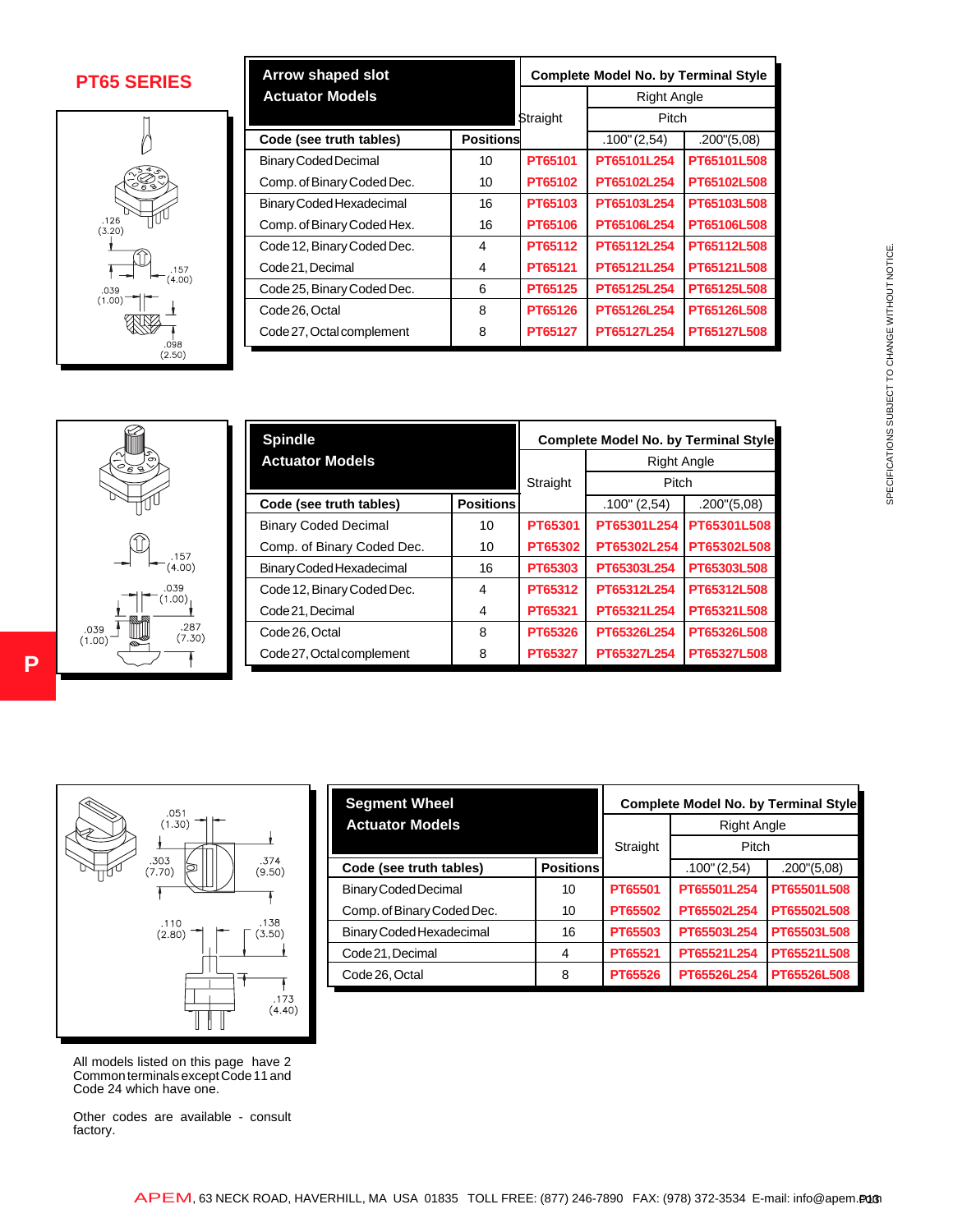|                    | <b>Cross shaped slot</b><br><b>Actuator Models</b> |                  | <b>Complete Model No. by Terminal Style</b> |                 |                       |
|--------------------|----------------------------------------------------|------------------|---------------------------------------------|-----------------|-----------------------|
| <b>PT65 SERIES</b> |                                                    |                  |                                             | Right Angle     |                       |
|                    |                                                    |                  | Straight                                    | Pitch           |                       |
| œ                  | Code (see truth tables)                            | <b>Positions</b> |                                             | $.100$ " (2,54) | $.200^{\circ}$ (5,08) |
|                    | <b>Binary Coded Decimal</b>                        | 10               | PT65701                                     | PT65701L254     | PT65701L508           |
| ٩π                 | Comp. of Binary Coded Dec.                         | 10               | PT65702                                     | PT65702L254     | PT65702L508           |
|                    | <b>Binary Coded Hexadecimal</b>                    | 16               | PT65703                                     | PT65703L254     | PT65703L508           |
|                    | Code 05, Gray Code                                 | 16               | <b>PT65705</b>                              | PT65705L254     | <b>PT65705L508</b>    |
|                    | Comp. of Binary Coded Hex.                         | 16               | <b>PT65706</b>                              | PT65706L254     | <b>PT65706L508</b>    |
| .126               | Code 11, ON/OFF                                    | 4                | PT65711                                     | PT65711L254     | PT65711L508           |
|                    | Code 12, Hexadecimal                               | 4                | PT65712                                     | PT65712L254     | PT65712L508           |
| (3.20)             | Code 21, Decimal                                   | 4                | PT65721                                     | PT65721L254     | PT65721L508           |
| .041               | Code 24, Binary Coded Dec.                         | 6                | PT65724                                     | PT65724L254     | PT65724L508           |
| (1.05)<br>.041     | Code 25, Binary Coded Dec.                         | 6                | PT65725                                     | PT65725L254     | PT65725L508           |
| (1.05)             | Code 26, Octal                                     | 8                | PT65726                                     | PT65726L254     | PT65726L508           |
|                    | Code 27, Octal complement                          | 8                | PT65727                                     | PT65727L254     | PT65727L508           |
|                    |                                                    |                  |                                             |                 |                       |

**Operating Elements** snap-fit securely into PT65 (& P60A) Series switch models with cross shaped slot actuators. Order separately by Model number shown below and indicate color.







**P**



APEM, 63 NECK ROAD, HAVERHILL, MA USA 01835 TOLL FREE: (877) 246-7890 FAX: (978) 372-3534 E-mail: info@apem.com P14